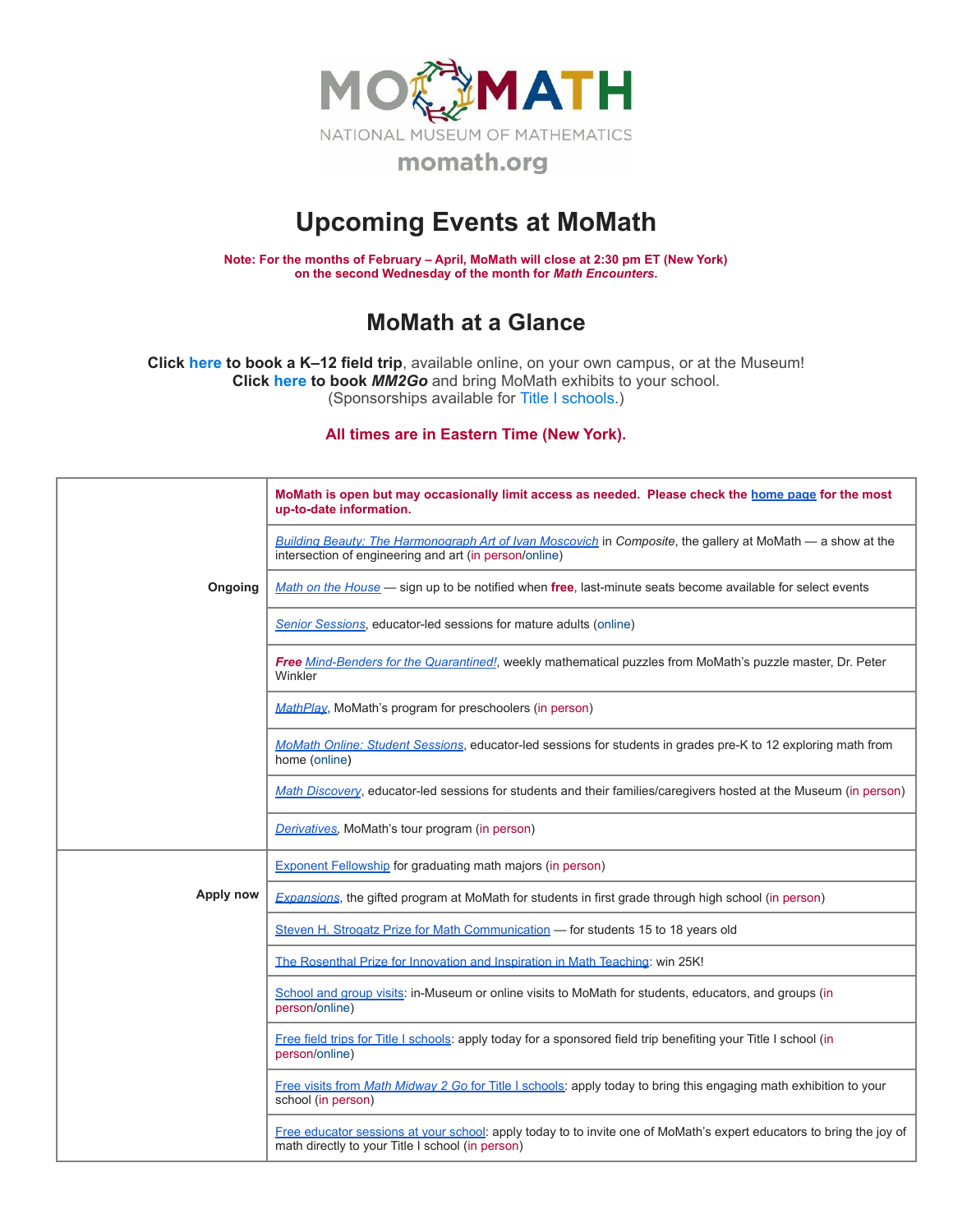|             |                      | Integrators, the MoMath high school volunteer program: apply now for summer 2022 (in person)                                                                                                                                                                                       |
|-------------|----------------------|------------------------------------------------------------------------------------------------------------------------------------------------------------------------------------------------------------------------------------------------------------------------------------|
|             |                      | Differentiators, the MoMath college volunteer program: apply now for summer 2022 and the 2022-2023 school<br>year (in person)                                                                                                                                                      |
| Mon, Jan 31 | $9:30$ am            | Professional Development Day at MoMath: "Making Multicultural Math"                                                                                                                                                                                                                |
| Tue, Feb 1  | $2:00$ pm            | <b>Senior Sessions: "Vote Counts: Packing and Cracking" (online)</b>                                                                                                                                                                                                               |
| Tue, Feb 1  | $4:00$ pm            | Loving Math - stories, games, and laughter in a hilariously fun children's hour (for grades K-3) (online)                                                                                                                                                                          |
| Tue, Feb 1  | $6:30$ pm            | Math Gems — fourth session of an eight-week minicourse presented by Steven Strogatz (in person/online)                                                                                                                                                                             |
| Wed, Feb 2  | 4:00 pm              | MathPlay, first session in a six-week series for pre-K students (in person)                                                                                                                                                                                                        |
| Fri, Feb 4  | $2:00$ pm            | Senior Sessions: "Roping Around the World" (online)                                                                                                                                                                                                                                |
| Fri, Feb 4  | $4:15$ pm            | Math Discovery: "Möbius Madness" (for grades 3–6) (in person)                                                                                                                                                                                                                      |
| Fri, Feb 4  | 4:30 pm              | Folding Fridays - learn to fold unique origami designs: "Heart Box" by Kamikey (online)                                                                                                                                                                                            |
| Sat, Feb 5  | 3:00 pm              | Math Discovery: "Tessellation Station" (for grades K-2) (in person)                                                                                                                                                                                                                |
| Sun, Feb 6  | $2:00$ pm            | <b>Bridge Basics</b> — fourth session of an eight-week introductory course (online)                                                                                                                                                                                                |
| Mon, Feb 7  | $2:00$ pm            | Senior Sessions: "Breaking Codes" (online)                                                                                                                                                                                                                                         |
| Mon, Feb 7  | 7:00 pm              | <b>QED: Pitfalls for Parents (online)</b>                                                                                                                                                                                                                                          |
| Tue, Feb 8  | $4:00$ pm            | Loving Math - stories, games, and laughter in a hilariously fun children's hour (for grades K-3) (online)                                                                                                                                                                          |
| Tue, Feb 8  | $6:30$ pm            | Math Gems - fifth session of an eight-week minicourse presented by Steven Strogatz (in person/online)                                                                                                                                                                              |
| Wed, Feb 9  | $4:00$ pm<br>7:00 pm | Free Math Encounters: "Top Picks: How mathematics can be used to rank sports teams" featuring John Urschel (in<br>person/online)                                                                                                                                                   |
| Thu, Feb 10 | $2:00$ pm            | <b>Senior Sessions: "Vote Counts: Tower of Power" (online)</b>                                                                                                                                                                                                                     |
| Thu, Feb 10 | $4:00$ pm            | Meet a Mathematician featuring Mel Currie; hosted by Steven Strogatz (online)                                                                                                                                                                                                      |
| Fri, Feb 11 | $4:30$ pm            | <b>Folding Fridays</b> — learn to fold unique origami designs: "Winged Heart" by Sok Song (online)                                                                                                                                                                                 |
| Fri, Feb 11 | 7:00 pm              | Starring Math - discussion of the film Hidden Figures, hosted by Steven Strogatz and featuring special guests<br>Talitha Washington, national expert on STEM diversity and education policy, and Aprille J. Ericsson, renowned<br>rocket scientist and aerospace engineer (online) |
| Sun, Feb 13 | $2:00$ pm            | <b>Bridge Basics</b> — fifth session of an eight-week introductory course (online)                                                                                                                                                                                                 |
| Tue, Feb 15 | $2:00$ pm            | Senior Sessions: (New!) "Math in Art: Tessellations" (online)                                                                                                                                                                                                                      |
| Tue, Feb 15 | $4:00$ pm            | Loving Math - stories, games, and laughter in a hilariously fun children's hour (for grades K-3) (online)                                                                                                                                                                          |
| Tue, Feb 15 | 6:30 pm              | Math Gems - sixth session of an eight-week minicourse presented by Steven Strogatz (in person/online)                                                                                                                                                                              |
| Wed, Feb 16 | $3:30$ pm            | Free Math Gym, a workout for your brain (online)                                                                                                                                                                                                                                   |
| Wed, Feb 16 | $4:00$ pm            | MathPlay, second session in a six-week series for pre-K students (in person)                                                                                                                                                                                                       |
| Wed, Feb 16 | 6:30 pm              | Free-to-members <i>Volumes</i> , the MoMath book club: a discussion of Power in Numbers by Talithia Williams (online)                                                                                                                                                              |
| Thu, Feb 17 | $4:00$ pm            | Ask a Mathematician - Anything! with Steven Strogatz (online)                                                                                                                                                                                                                      |
| Fri, Feb 18 | $2:00$ pm            | Senior Sessions: "Finding Fibonacci" (online)                                                                                                                                                                                                                                      |
| Fri, Feb 18 | 4:30 pm              | Folding Fridays - learn to fold unique origami designs: a snake in a box by Isamu Sasagawa (online)                                                                                                                                                                                |
| Fri, Feb 18 | 6:30 pm              | <b>Free Family Fridays: "Mondrian Manipulation: a math-art challenge game" with Christopher Brownell (online)</b>                                                                                                                                                                  |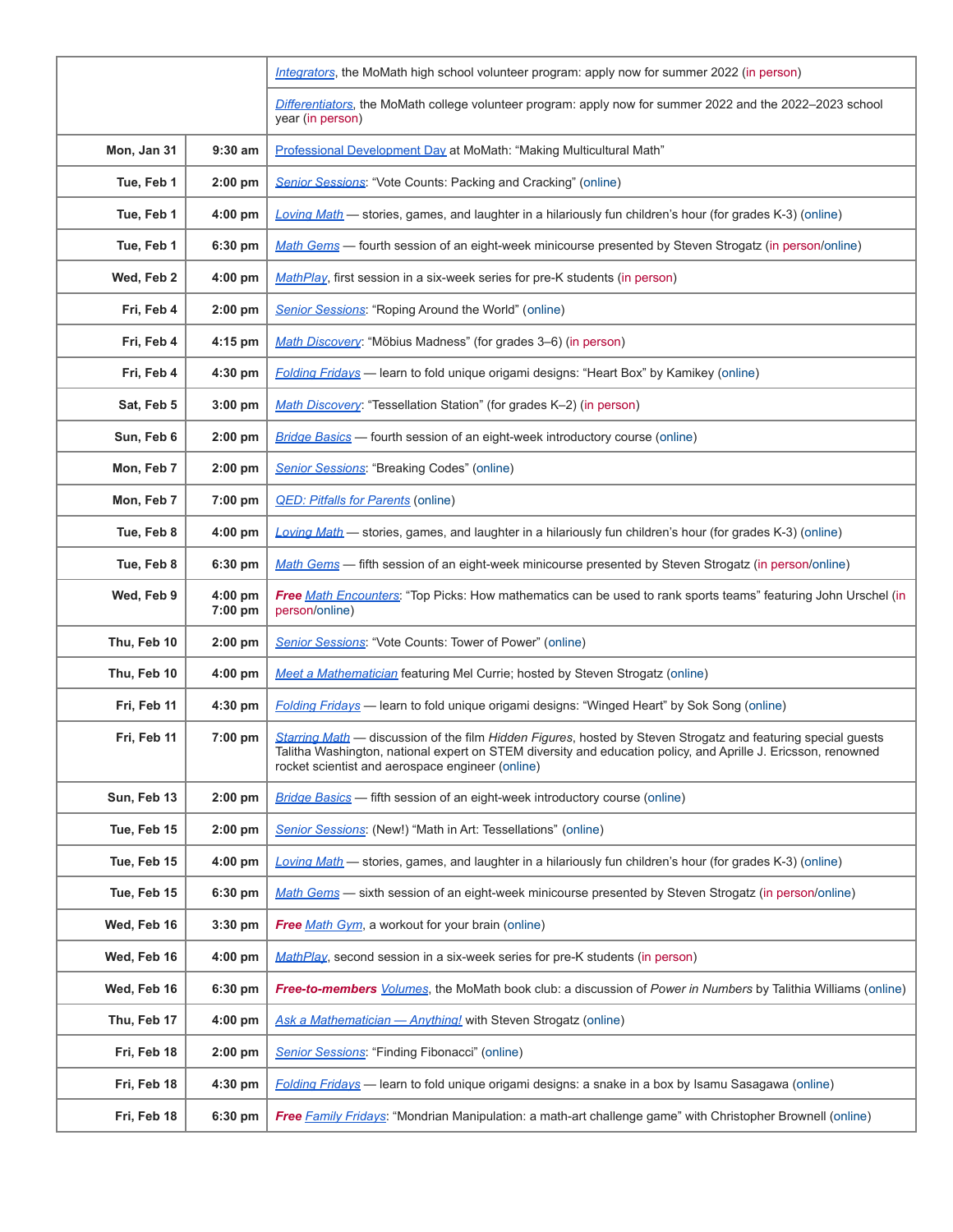| Sat, Feb 19 to<br>Mon, Feb 21 | 12:00 pm                | Mini-MOVES gathering: the math of puzzles (in person)                                                                 |
|-------------------------------|-------------------------|-----------------------------------------------------------------------------------------------------------------------|
| Sat, Feb 19                   | 3:00 pm                 | Krazy Kahoot, a fast-paced family quiz game with Steve Sherman (online)                                               |
| Sun, Feb 20                   | $2:00$ pm               | Bridge Basics - sixth session of an eight-week introductory course (online)                                           |
| Mon, Feb 21                   | $2:00$ pm               | Senior Sessions: "Cryptarithmetic" (online)                                                                           |
| Mon, Feb 21 to<br>Tue. Feb 22 | <b>Various</b><br>times | MoMath Mini-Camps (in person or online - your choice!)                                                                |
| Mon, Feb 21                   | 6:30 pm                 | Buzzword Math: "Riemann Hypothesis" - first session in a three-part series presented by Paul Zeitz                    |
| Tue, Feb 22                   | 4:30 pm                 | 2022 MoMath Masters Tournament - register now! (online)                                                               |
| Wed, Feb 23                   | $4:00$ pm               | MathPlay, third session in a six-week series for pre-K students (in person)                                           |
| Thu, Feb 24                   | $2:00$ pm               | Senior Sessions: "Tangram Teasers" (online)                                                                           |
| Thu, Feb 24                   | 6:30 pm                 | Free-to-members Space Race Mathematics: "Apollo 13: Lucky for Some?" with Kevin Bowman (online)                       |
| Fri, Feb 25                   | 4:30 pm                 | Folding Fridays - learn to fold unique origami designs: traditional animal mask (online)                              |
| Fri, Feb 25                   | 7:00 pm                 | <b>Equilibrium</b> , MoMath's adult evening of mathematical games (online)                                            |
| Sun, Feb 27                   | $2:00$ pm               | Bridge Basics - seventh session of an eight-week introductory course (online)                                         |
| Sun, Feb 27                   | 5:30 pm                 | Tween Primes, the MoMath book club for teens and tweens: Lawn Boy by Gary Paulsen (online)                            |
| Sun, Feb 27                   | 6:30 pm                 | Unlimited, MoMath's mix-n-mingle program for students in middle and high school (online)                              |
| Mon, Feb 28                   | 6:30 pm                 | Buzzword Math: "P vs NP" — second session in a three-part series presented by Paul Zeitz (online)                     |
| Tue, Mar 1                    | $2:00$ pm               | Senior Sessions: "Topological Tic-Tac-Toe" (online)                                                                   |
| Tue, Mar 1                    | $4:00$ pm               | Loving Math - stories, games, and laughter in a hilariously fun children's hour (for grades K-3) (online)             |
| Tue, Mar 1                    | 6:30 pm                 | Math Gems - seventh session of an eight-week minicourse presented by Steven Strogatz (in person/online)               |
| Wed, Mar 2                    | $4:00$ pm               | MathPlay, fourth session in a six-week series for pre-K students (in person)                                          |
| Thu, Mar 3                    | 6:30 pm                 | <b>Members-only</b> <i>Skipping Towards Infinity</i> (online)                                                         |
| Fri, Mar 4                    | $2:00$ pm               | Senior Sessions: "Exhibit Explorations: Pythagorean Puzzlers" (online)                                                |
| Fri, Mar 4                    | 4:30 pm                 | Folding Fridays - learn to fold unique origami designs (online)                                                       |
| Sun, Mar 6                    | $2:00$ pm               | <b>Bridge Basics</b> — final session of an eight-week introductory course (online)                                    |
| Mon, Mar 7                    | 2:00 pm                 | Senior Sessions: "Fractal Fascinations" (online)                                                                      |
| Mon, Mar 7                    | 6:30 pm                 | Buzzword Math: "Quantum Computing" - final session in a three-part series presented by Paul Zeitz (online)            |
| Tue, Mar 8                    | 4:00 pm                 | Loving Math - stories, games, and laughter in a hilariously fun children's hour (for grades K-3) (online)             |
| Tue, Mar 8                    | 6:30 pm                 | Math Gems - final session of an eight-week minicourse presented by Steven Strogatz (in person/online)                 |
| Wed, Mar 9                    | 4:00 pm<br>7:00 pm      | Free Math Encounters: "Smartphones and Projective Geometry" featuring Jelani Nelson (in person/online)                |
| Thu, Mar 10                   | $2:00$ pm               | Senior Sessions: "Exhibit Explorations: Math Square" (online)                                                         |
| Fri, Mar 11                   | 4:30 pm                 | <b>Folding Fridays</b> - learn to fold unique origami designs (online)                                                |
| Fri, Mar 11                   | 6:30 pm                 | Free Family Fridays: "Chess Challenge" with internationally ranked chess master Alisa Melekhina (in<br>person/online) |
| Sat, Mar 12                   | $3:00$ pm               | Krazy Kahoot, a fast-paced family quiz game with Steve Sherman (online)                                               |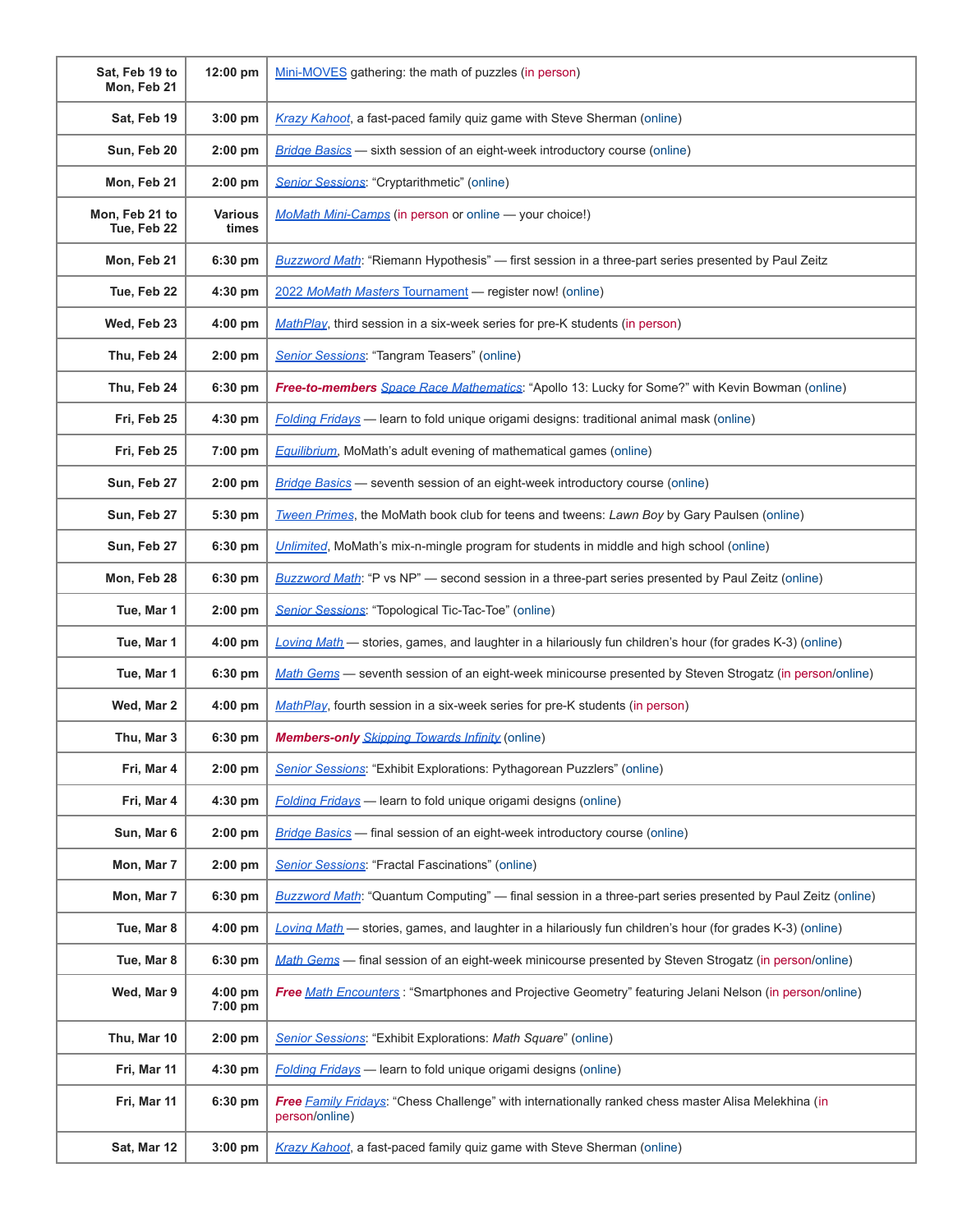| Mon, Mar 14 | 7:00 pm              | <b>QED: Pitfalls for Parents (online)</b>                                                                                         |
|-------------|----------------------|-----------------------------------------------------------------------------------------------------------------------------------|
| Tue, Mar 15 | $2:00$ pm            | Senior Sessions: "Math of the Pandemic" (online)                                                                                  |
| Tue, Mar 15 | $4:00$ pm            | Loving Math — stories, games, and laughter in a hilariously fun children's hour (for grades K-3) (online)                         |
| Tue, Mar 15 | 6:30 pm              | Free-to-members <i>Volumes</i> , the MoMath book club: a discussion of The Man from the Future by Ananyo<br>Bhattacharya (online) |
| Wed, Mar 16 | $3:30$ pm            | Free Math Gym, a workout for your brain (online)                                                                                  |
| Wed, Mar 16 | $4:00$ pm            | MathPlay, fifth session in a six-week series for pre-K students (in person)                                                       |
| Wed, Mar 16 | 6:30 pm              | Exhibit Tangents: "Tracks of Galileo and Square-Wheeled Tricycle" with Paul Zeitz (online)                                        |
| Thu, Mar 17 | 4:00 pm              | Ask a Mathematician - Anything! with Steven Strogatz (online)                                                                     |
| Fri, Mar 18 | $2:00$ pm            | Senior Sessions: "Hailstone Numbers" (online)                                                                                     |
| Fri, Mar 18 | 4:30 pm              | <b>Folding Fridays</b> - learn to fold unique origami designs (online)                                                            |
| Sun, Mar 20 | 5:30 pm              | Tween Primes, the MoMath book club for teens and tweens: The Unteachables by Gordon Korman (online)                               |
| Sun, Mar 20 | 6:30 pm              | Unlimited, MoMath's mix-n-mingle program for students in middle and high school (online)                                          |
| Mon, Mar 21 | $2:00$ pm            | Senior Sessions: "Dynamic Dice" (online)                                                                                          |
| Tue, Mar 22 | 4:00 pm              | Loving Math - stories, games, and laughter in a hilariously fun children's hour (for grades K-3) (online)                         |
| Wed, Mar 23 | 4:00 pm              | MathPlay, final session in a six-week series for pre-K students (in person)                                                       |
| Wed, Mar 23 | 6:30 pm              | <b>Exhibit Tangents: "Motionscape"</b> with Paul Zeitz (online)                                                                   |
| Thu, Mar 24 | $2:00$ pm            | Senior Sessions: "Rep-tiles" (online)                                                                                             |
| Fri, Mar 25 | 7:00 pm              | Free-to-members Equilibrium, MoMath's adult evening of mathematical games (online)                                                |
| Mon, Mar 28 | 7:00 pm              | Starring Math — discussion of the film The Theory of Everything, hosted by Steven Strogatz (online)                               |
| Tue, Mar 29 | $2:00$ pm            | Senior Sessions: "Alternative Perspectives" (online)                                                                              |
| Tue, Mar 29 | $4:00$ pm            | Loving Math - stories, games, and laughter in a hilariously fun children's hour (for grades K-3) (online)                         |
| Wed, Mar 30 | $6:30$ pm $\vert$    | <b>Exhibit Tangents: "Synchronized Spin and Tessellation Station"</b> with Paul Zeitz (online)                                    |
| Thu, Mar 31 | $4:00$ pm            | Meet a Mathematician featuring Nalini Joshi; hosted by Steven Strogatz (online)                                                   |
| Tue, Apr 5  | 4:00 pm              | Loving Math — stories, games, and laughter in a hilariously fun children's hour (for grades K-3) (online)                         |
| Mon, Apr 11 | 6:30 pm              | <b>Desert Island Math:</b> "Squares and Cubes" (online)                                                                           |
| Wed, Apr 13 | $4:00$ pm<br>7:00 pm | Free Math Encounters: "The Lonely Runner: an unsolved mystery of mathematics" featuring Matthias Beck (in<br>person/online)       |
| Sun, Apr 17 | 5:30 pm              | Tween Primes, the MoMath book club for teens and tweens: My Best Mathematical and Logic Puzzles by Martin<br>Gardner (online)     |
| Sun, Apr 17 | 6:30 pm              | Unlimited, MoMath's mix-n-mingle program for students in middle and high school (online)                                          |
| Mon, Apr 18 | 6:30 pm              | <b>Desert Island Math: "Shortest Distance" (online)</b>                                                                           |
| Wed, Apr 20 | 3:30 pm              | Free Math Gym, a workout for your brain (online)                                                                                  |
| Thu, Apr 21 | 4:00 pm              | Ask a Mathematician - Anything! with Steven Strogatz (online)                                                                     |
| Fri, Apr 22 | 6:30 pm              | <b>Free Family Fridays with Steven Strogatz (in person/online)</b>                                                                |
| Sat, Apr 23 | $3:00$ pm            | Krazy Kahoot, a fast-paced family quiz game with Steve Sherman (online)                                                           |